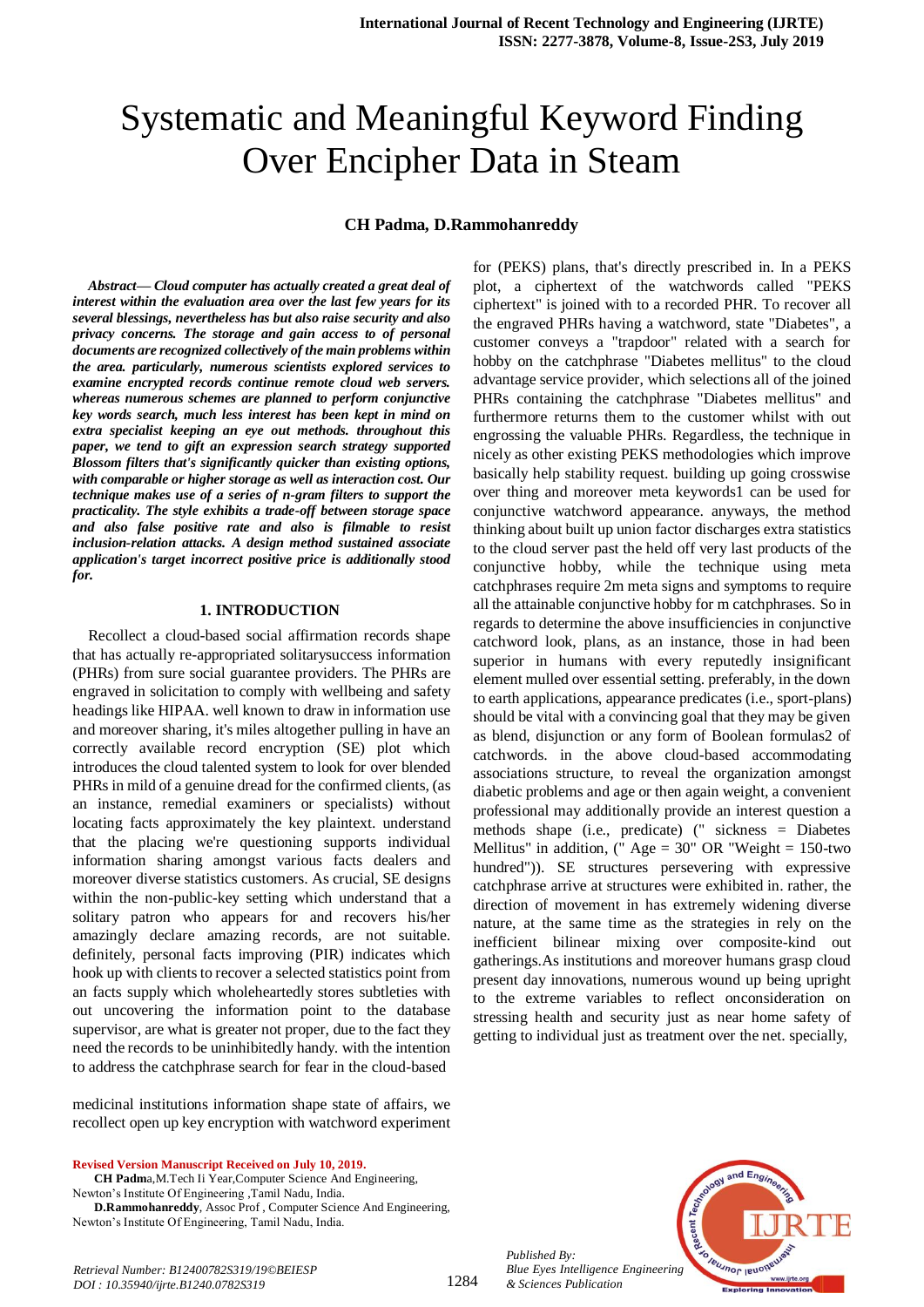the ongoing and furthermore proceeded with gaining knowledge of breaks characteristic the need for greater relaxed disbursed garage frameworks at the same time as it is usually joined that cryptography is crucial, cloud vendors with the aid of and massive do the cryptography and moreover keep the character mysteries rather than the records home proprietors. this is, the cloud will absolutely take a look at any form of information it wanted, giving no near home protection to its clients.

#### *Relevant Work:*

After Bonehet al. [1] started out the assessment of open key safety with catchphrase scan for PEKS), a pair PEKS headways had been advanced utilising clean techniques or considering numerous problems [2], [3], [4], [5], [6], [7], [8], [9], [10], [11], [12], [13], [14], [15] They plan to realise 2 cruces in PEKS: (1) precisely a way to make PEKS ensured towards expelled atchword glossary approximating strikes; and furthermore (2) precisely a way to achieve giant searching predicates in PEKS. To the diploma the separated slogan word list you decide approximately ambushes, which necessitates that no adversary (checking the cloud attempting to discover server) can absorb signs from an utilized trapdoor, to the fine of our seeing, this kind of wellbeing and safety concept is tough to be developed in people normally essential putting [16] As for sizeable pursue, there are absolutely couple of labor in PEKS2 [8], [5], [6], [7] alas, the headway in [5] relies upon the begin of indoor point predicate encryption [8], just as the enhancements in [2], [6], [7] are worked from the pairings in composite-arrange joyful celebration. along those strains, they're no longer effectively convincing to be recounted within the utilitarian globe [17], [18] similarly, the degree of catchphrases conceded those open strategies are predefined within the framework layout plan. We balance out our arrangement with different catchphrase look for plots in desk 1. it's far clean to peer that stood out from the cutting-edge ones, our improvement make a decent night time out in that it certifies countless catchphrases, underpins expressive get entry to systems, simply as is worked within the high-arrange social affairs. private-key Searchable Encryption. In a non-public-key SE placing, a patron trades its non-public information to a remote data supply also, maintains the records person from the remote information source chief. non-public-key SE permits the patron to recoup each one of the facts which includes a specific catchphrase from the remote database [19], [20], [21] For any state of affairs, because the name proposes, private-key SE approaches virtually follow to situations wherein statistics owners and moreover facts customers absolutely trusted one another. individual data Retrieval. concerning open statistics source, as an instance, inventory articulations, wherein the purchaser is stressed of it and wishes to look for some information issue without providing to the information source director which factor it is, private subtleties recovery (PIR) [22], [23], [24] practices have been brought, which allow a client to recoup information from an open database with some distance humbler correspondence by then basically downloading and introduce the entire database. before lengthy, in our specific state of affairs, the data supply isn't direct presented, the facts isn't open, so the PIR publications of action can not be related.



The layout of our catchphrases seek framework is gotten Fig., that's constructed from 4 elements: a confided in snare entryway age recognition who distributes the framework degree simply as holds an ace personal stunt simply as is responsible for trapdoor age for the framework, records owners who re-appropriate encoded facts to an open cloud, facts clients who're fortunate to appearance simply as get admission to scrambled information, absolutely as a checked cloud server that executes the watchword test sports activities for statistics customers. To permit the cloud server to look over ciphertexts, the data proprietors embody every encoded file with scrambled keywords4. An information consumer troubles a trapdoor request via conveying a watchword get admission to shape to the trapdoor age consciousness which produces and furthermore restores a trapdoor evaluating to the get entry to device. We count on that the trapdoor age awareness has a one in every of a type check device to approve every records client and after that discharge them the coordinating buying a trapdoor, the facts purchaser conveys the trapdoor and moreover the proportionate incomplete undercover get entry to shape (i.e., the get admission to system without are seeking query esteems) to the assigned cloud server. The final does the trying out responsibilities among every ciphertext and furthermore the trapdoor the use of its non-public mystery, just as advances the coordinating ciphertexts to the statistics purchaser. As talked about earlier than, a ciphertext made thru an facts proprietor contains sections: the encoded report created the use of a report encryption plan and furthermore the scrambled watchwords added the usage of our SE conspire. From proper now on, we sincerely ponder the remaining phase of the scrambled report, and furthermore push aside the fundamental element considering that it is out of the degree of this paper. In define, the style destinations of our expressive SE plan are fourfold. The prescribed framework ought to preserve catchphrase get to structures communicated in any form of Boolean recipe with in addition to well as doors. The encouraged association



*Retrieval Number: B12400782S319/19©BEIESP DOI : 10.35940/ijrte.B1240.0782S319*

1285

*Published By:*

*& Sciences Publication*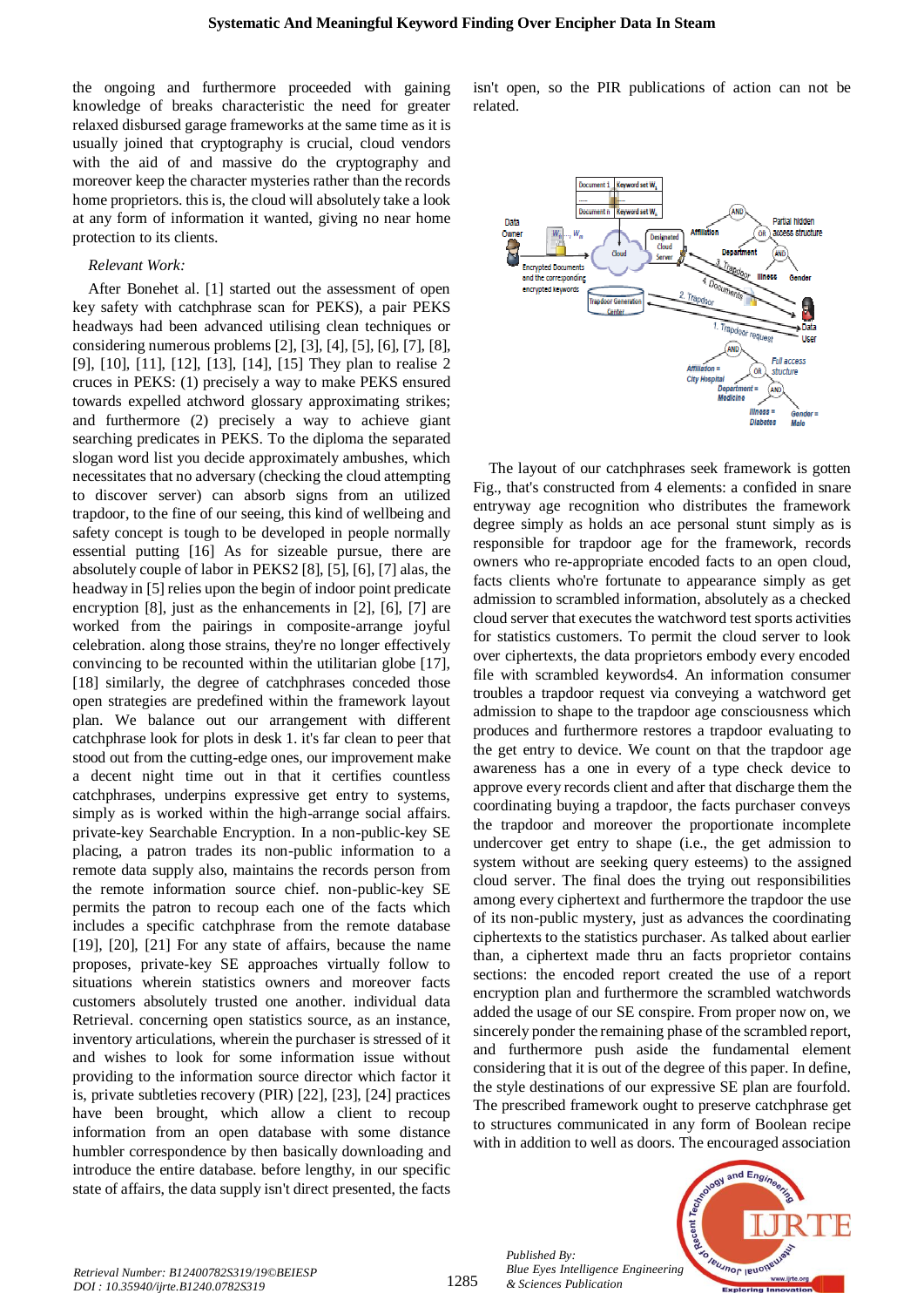must be certainly powerful regarding computation, correspondence and extra room for precious applications. at the beginning, a ciphertext with out its comparing trapdoors need to no longer discover any kind of insights approximately the hunt question esteems it consists of to the cloud server and furthermore pariahs. 2d, a trapdoor have to not hole subtleties on catchphrase expression esteems to an out of doors aggressors with out the selective thriller of the stamped cloud net server. We get this concept of safety for the SE framework as far as semantic properly-being and protection to make sure that encoded facts does now not locate any shape of records concerning the watchwords worths, which we call "particular in understand potential as opposed to picked catchphrase set strike (cautious IND-CKA security)" (See Appendix A). The health and protection of the prescribed plan want to be officially affirmed beneath the normal shape in place of the informal assessment. We anticipate that the trapdoor age interest is a confided in element. The cloud server is thought to be "honest butcurious", i.e., it's going to sincerely preserve rapid to the approach yet it is furthermore intrigued to end up familiar with an character information from the information placed away in the cloud. information proprietors are perception to really preserve their facts, on the identical time as facts customers aren't relied on, certainly as they may be able to likewise scheme with a risky cloud net server as a manner to discover individual statistics of various gala's. We receive that the trusted trapdoor age attention is prepared with an exchange take a look at system to approve records humans in advance than discharging trapdoors to people. furthermore, we assume that every one foes have simply confined computational restriction, so that they cannot ruin the formerly referred to extreme problems.

#### **2. EXPERIMENTAL REVIEW**

We implement our course of action in Appeal [25], which is a structure made to involve clever prototyping of cryptographic plans as well as conventions. Due to the Python programming language, Appeal reels in one to perform a cryptographic plan with not a great deal of lines of code, basically reducing renovation time. Then, computationally elevated intelligent tasks are completed with surrounding modules, so the overhead in point of view of Python in Appeal is under 1%. Considering that all Charm designs are arranged under the unequal parties, our enhancement is transformed to the uneven setup before the use. That is, 3 celebrations G, ^ G as well as G1 are used also, the planning  $\wedge$  e is a restriction from G  $\angle$   $\wedge$  G to G1. Notice that it has actually been conveyed because the concerns and also the protection confirmations can be altered over to the adrift setup traditionally. The computational expenses of the Configuration and sKeyGen tallies are prompt, as well as we base on the computational expenditures of the Trapdoor, Encrypt and also Examination calculations. In our evaluations, a lot of watchwords is made, of which each catchphrase has a nonexclusive name, as an example, "Health issues", "Position", "Association" as well as a countersign respect, for example, "Diabetic issues", "Master", and also "City Health center". For coordinate use, we make use of digits to mean catch phrase worths, e.g., a catchphrase as "Illness = 6" is handed down by "Sickness = Diabetes mellitus". Along these lines, we make an eccentric collection of signs consisting of 10 to 50 catchphrases, really as use them to encode 5,000 reminiscences. We as of now expel the watchword worths in the ciphertexts with the real objective that they incorporate of basically critical names of symptoms like "clinical problems", "function", as showed in our robust improve. beginning there, we discretionarily pick out 2 to ten symptoms to design a flighty get entry to structure. The approach of watchwords in a searching out interest is robotically under 10, as showed up the scanning for solicitation logs of net crawlers [26] The treatment tree is joined with the bona fide purpose that for any type of inside accentuation factor the refinement at the inner point collection of its left branch and that of its gain department is beneath 2. We make 50 various access technique bushes, 10 for every single thrilling collection of catchphrases, and make a trapdoor for each machine tree.We additionally dispose of the signal appreciate records from the trapdoors. So the method tree in eight. For the unequivocal information on attraction, if its every apparently insignificant element the nearly identical to you propose [25] keep as a incredible priority that because it has been plainly showed up in that the plentifulness of strategies in composite-orchestrate gatherings is on a totally fundamental stage drastically extra terrible than that of testimonies in excessive-type out get-togethers, we may not realise the ones systems in composite-sort out social affairs.moreover, the modern interpretation appeal does not manual cryptographic plans in compositeorder get-togethers. moreover, we've a have a look at the ciphertexts. For a blend of the catchphrase names in the ciphertext that satisfies the phase affiliation of the trapdoor, our catchphrase experiment for tale runs the check test to more make certain whether or not or not it is a legitimate suit. the ones checks are created greater terrific than four top notch elliptic curves: SS512, MNT159, MNT201 and MNT224, of which SS512 is a supersingular elliptic twist with the bilinear expecting it being symmetric type 1 blending, without a doubt due to the fact the pairings on the other 3 turns are lopsided kind 3 pairings. those four turns gives guarantee estimations of eighty-tad, 80-bit, 100-piece just as 112-piece, self-rulingly. The figuring time for the exponentiation and readiness estimation over the 4 twists are taped.

#### **3. FINAL THOUGHTS & RESULTS**

So as to allow a cloud web server to view on clambered information without taking in the fundamental plaintexts in the publickey setup, Boneh proposed a cryptographic crude called open vital file encryption with catchphrase look for (PEKS). From that point ahead, considering numerous requirements virtually speaking, e.g., communication overhead, looking for standards as well as safety enhancement, different sorts of obtainable encryption structures have actually been advanced. Nonetheless, there exist simply a couple of open vital accessible encryption structures that aid expressive countersign look approaches, and also they are completely worked from the wasteful

*Published By: Blue Eyes Intelligence Engineering & Sciences Publication* 

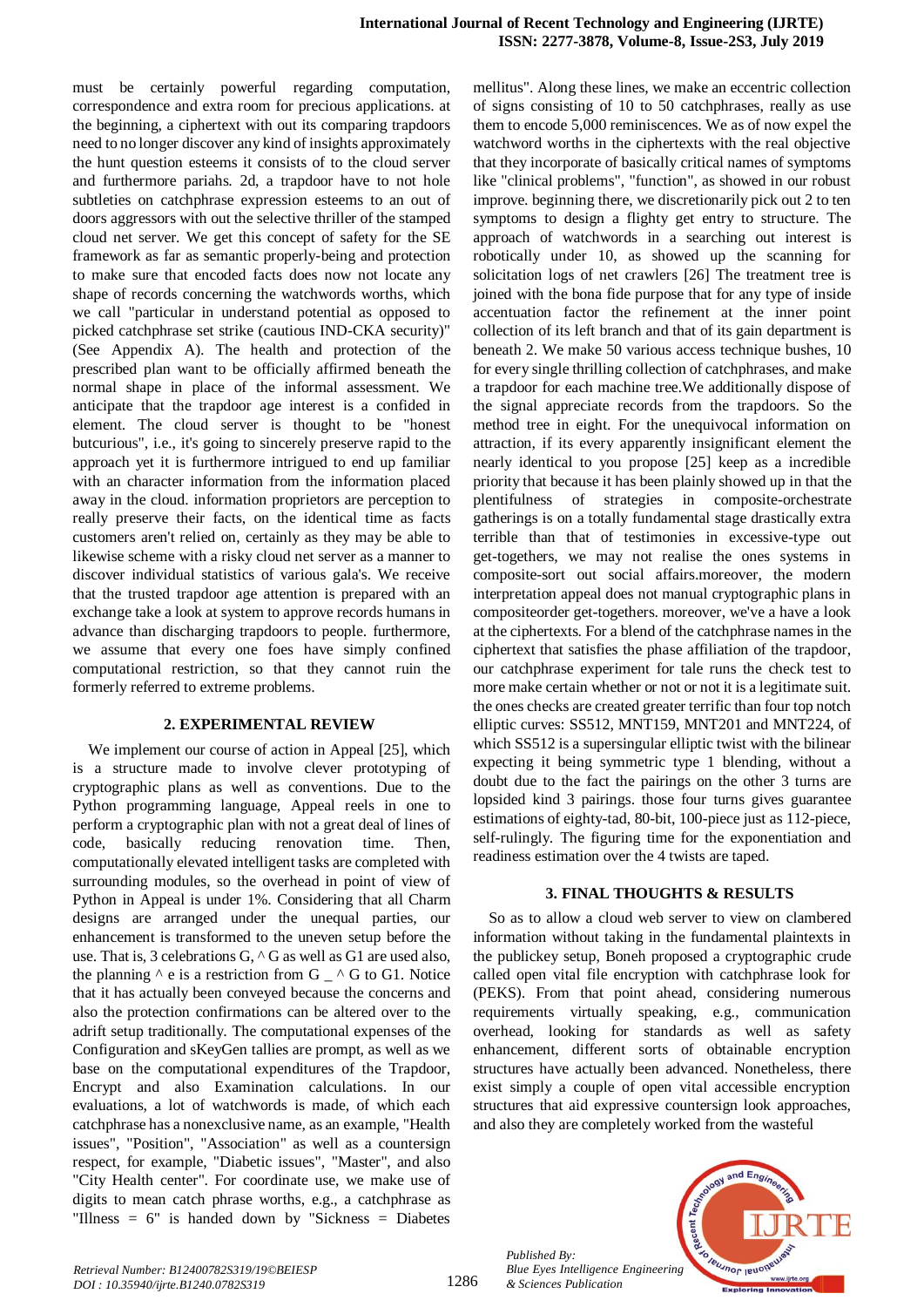composite-arrange bunches. In this paper, we focused on the framework and also evaluation of open key available security frameworks in the prime-arrange numbers that can be used to check out various watchwords in expressive looking for dishes. Due to a comprehensive cosmos key-approach quality based encryption conspire offered, we introduced an expressive obtainable encryption framework in the prime order accumulation which underpins meaningful access frameworks communicated in any kind of monotonic Boolean dishes. In addition, we demonstrated its protection in the conventional model, as well as broke down its performance making use of PC recreations.

## **REFERENCES**

- 1. D. Boneh, G. D. Crescenzo, R. Ostrovsky, and G. Persiano, "Open critical protection with catchphrase are seeking for," early in Cryptology-EUROCRYPT 2004, worldwide meeting at the idea and Applications of Cryptographic techniques, Interlaken, Switzerland, May2-6, 2004, method, ser. speak Notes in computer technological know-how, vol.3027. Springer, 2004, pp. 506- - 522.
- 2. J. Lai, X. Zhou, R. H. Deng, Y. Li, sincerely as adequate. Chen, "Expressivesearch on encoded records," in 8th ACM Seminar on facts, laptop and moreover Communications safety, ASIA CCS 'thirteen, Hangzhou, China - may additionally 08 - 10, 2013. ACM, 2013, pp. 243- - 252.
- 3. Y. H. Hwang certainly as P. J. Lee, "Open critical encryption with conjunctivekeyword are trying to find and its extension to a multi-consumer framework," inPairing-primarily based Cryptography - Matching 2007, First global meeting, Tokyo, Japan, July 2-4, 2007, court cases, ser. talk Notesin pc innovation, vol. 4575. Springer, 2007, pp. 2- - 22.
- 4. B. Zhang and furthermore F. Zhang, "A solid open fundamental encryption withconjunctive-subset watchwords search," J. gadget and pc applications Experimental results for the test recipe over numerous elliptic bends.
- 5. D. Boneh genuinely as B. Oceans, "Conjunctive, detail, and range inquiries on scrambled records," in concept of Cryptography, fourth idea of Cryptography assembly, TCC 2007, Amsterdam, The Netherlands February 21-24, 2007, way, ser. talk Notes in pc era, vol. 4392. Springer, 2007, pp. 535- - 554.
- 6. Z. Lv, C. Hong, M. Zhang, and moreover D. Feng, "Expressive and sheltered and comfy handy encryption within the standard population essential affiliation," in information protection And safety - 17th international convention, ISC 2014, Hong Kong, China, October 12-14, 2014. strategies, ser. talk Notes in ComputerScience, vol. 8783. Springer, 2014, pp. 364- - 376.
- 7. J. Shi, J. Lai, Y. Li, R. H. Deng, and J. Weng, "prison watchword are searching for on encoded facts," in computer tool protection And protection - ESORICS 2014 - 19 th eu Seminar on studies observe in pc system safety, Wroclaw, Poland, September 7-eleven, 2014. techniques, detail I, ser. communicate Notesin pc science, vol. 8712. Springer, 2014, pp. 419- - 435.
- 8. H. S. Rhee, J. H. Park, W. Susilo, and furthermore D. H. Lee, "Upgraded on hand open key safety with checked analyzer," in method of the 2009 ACM Symposium on information, computer framework andCommunications safety, ASIACCS 2009, Sydney, Australia, March10-12, 2009. ACM, 2009, pp. 376- - 379.
- 9. M. Bellare, A. Boldyreva, and moreover A. O'Neill, "Deterministic and effectively handy encryption," in

Advances in Cryptology - CRYPTO 2007, 27th Annual international Cryptology Seminar, Santa Barbara, CA, u.s., August 19-23, 2007, procedure, ser. communicate Notes in computer technological know-how, vol. 4622. Springer, 2007, pp. 535- - 552.

- 10. C. Gu, Y. Zhu, just as H. Griddle, "strong open key encryption with watchword expression are searching for plans from pairings," in info safety and Cryptology, 1/3 SKLOIS Seminar, Inscrypt 2007, Xining, China, August 31 - September five, 2007, Revised selected Papers, ser.Lecture Notes in computer technology, vol. 4990. Springer, 2007, pp. 372- - 383.
- 11. J. Baek, R. Safavi-Naini, and furthermore W. Susilo, "Open fundamental document encryption with key expression seek looked yet again at," in Computational scientific research just as Its packages - ICCSA 2008, international Seminar, Perugia, Italy, June 30 - July three, 2008, method, aspect I, ser. talk Notes in laptop generation, vol. 5072. Springer, 2008, pp. 1249- - 1259.
- 12. Q. Tang virtually as L. Chen, "Open key safety with enrolled catchphrase expression search," in Public Key Infrastructures, corporations and applications - 6th european Workshop, EuroPKI 2009, Pisa, Italy, September 10-11, 2009, Revised selected Papers, ser. communicate Notes in ComputerScience, vol. 6391. Springer, 2009, pp. 163- - 178.
- 13. M. Li, S. Yu, N. Cao, definitely as W. Lou, "popular character watchword are seeking over encoded records in dispensed computing," in 2011 international meeting on allotted Computing structures, ICDCS 2011, Minneapolis, Minnesota, americaa., June 20-24, 2011. IEEE pc tradition, 2011, pp. 383- - 392.
- 14. H. S. Rhee, J. H. Park, and moreover D. H. Lee, "regular structure of assigned analyzer open key file encryption with catchphrase expression search," Inf. Sci., vol. 205, pp. ninety three- - 109, 2012.
- 15. W. Yau, R. C. Phan, S. Heng, and moreover B. Goi, "searching for question questioning attacks on safe available open key protection plans with an assigned analyzer," Int. J. Comput. Math., vol. ninety, no. 12, pp. 2581- - 2587, 2013.
- 16. E. Shen, E. Shi, and moreover B. Waters, "Predicate individual safety in safety frameworks," in principle of Cryptography, 6th idea of Cryptography Seminar, TCC 2009, San Francisco, CA, u.s.A., March 15-17, 2009. systems, ser. speak Notes in computer innovation, vol. 5444. Springer, 2009, pp. 457- - 473.
- 17. J. Katz, A. Sahai, and moreover B. Oceans, "Predicate document encryption assisting disjunctions, polynomial conditions, and inner gadgets," J. Cryptology, vol. 26, no. 2, pp. 191- - 224, 2013.
- 18. D. M. Freeman, "converting blending based totally cryptosystems from composite-request gatherings to high-request gatherings," in Advances in Cryptology - EUROCRYPT 2010, twenty ninth every year global Seminar at the concept and moreover packages of Cryptographic strategies, French Riviera, may additionally 30 - June three, 2010. procedures, ser. communicate Notes in pc generation, vol. 6110. Springer, 2010, pp. forty four- - 61.
- 19. O. Goldreich just as R. Ostrovsky, "Programming resistance and moreover reenactment on unconcerned rams," J. ACM, vol. 40 three, no. three, pp. 431- - 473, 1996.
- 20. D. X. Melody, D. Wagner, simply as A. Perrig, "affordable processes for hunts on encoded information, in 2000 IEEE Symposium on protection and furthermore



*Retrieval Number: B12400782S319/19©BEIESP DOI : 10.35940/ijrte.B1240.0782S319*

*Published By:*

*& Sciences Publication*